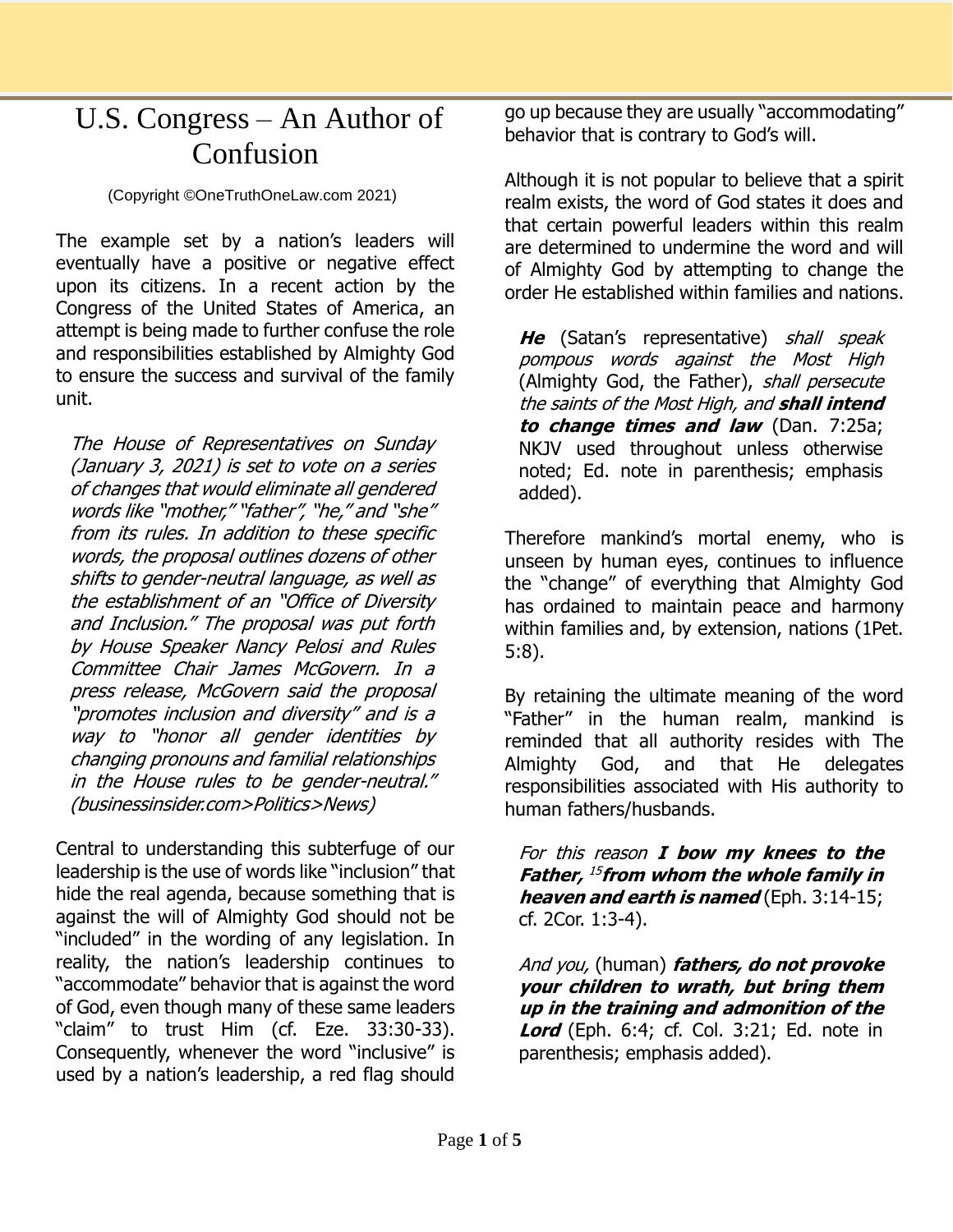Removing, or changing, words like "father" and "mother" from everyday discourse eventually leads to "changing" one of God's commandments, which is a sin (1Jn. 3:4).

**Honor your father and your mother**, that your days may be long upon the land which the Lord your God is giving you (Ex. 20:12; emphasis added: cf. Eph. 6:1-3; emphasis added).

Every word of God is pure; He is a shield to those who put their trust in Him. <sup>6</sup>**Do not add to His words**, lest He reprove you, and you be found a liar (Prov. 30:5-6; cf. Dt. 4:2; 12:32; Rev. 22:18-19; emphasis added).

Because one of Satan's primary goals is undermining peace and harmony within families and nations, he confuses the God-ordained roles of men and women that have existed since the beginning of creation.

**He created them male and female**, and blessed them **and called them Mankind** in the day they were created (Gen. 5:2; emphasis added).

One of Adam's responsibilities was to care for his wife, Eve. This included protecting her from any harm and leading by example. To accomplish this, Adam first had to be instructed in righteous conduct.

By definition, this meant obeying God's every word and trusting (having faith in) it, even when facing difficult situations (Heb. 11:1-40).

My tongue shall speak of Your word, for **all Your commandments are righteousness** (Ps. 119:172; cf. Dt. 6:24-25; emphasis added).

…. And **all Your commandments are truth** (Ps. 119:151b; emphasis added).

In the first recorded commandment given to Adam, Eve took the lead by "adding to it" rather than trusting that it was actually for their own good and then obeying it.

But of the tree of the knowledge of good and evil **you shall not eat**, for in the day that you eat of it you shall surely die (Gen. 2:17; emphasis added).

Eve added to, and thereby "changed", God's word/command by saying "nor shall you touch it" (Gen. 3:3b). At this point it was Adam's responsibility to protect his wife from any potential harm associated with altering God's word (1Cor. 11:3; cf. Gen. 3:16b). As head of the household, he could undo any misguided statements or actions by his wife. However, if he did nothing, he would still be responsible for the outcome.

But if indeed she takes a husband, while bound by her vows **or by a rash utterance from her lips** by which she bound herself, <sup>7</sup>and her husband hears it, and makes no response to her on the day that he hears, then her vows shall stand, and her agreement by which she bound herself shall stand. <sup>8</sup>But **if her husband overrules her on the day that he hears it, he shall make void her vow which she vowed and what she uttered with her lips, by which she bound herself, and the Lord will forgive her** (Nu. 30:6-8; emphasis added).

Sadly as head of the family, Adam did not intervene to correct Eve's misguided use of God's word/command, and the result was catastrophic because they both died (cf. Rom. 6:23). The U.S. Congress has yet to learn that any manipulation of the family structure, by word or deed, will have dire consequences for the nation they are responsible for leading. By changing the Godordained roles and responsibilities of men, women, husbands, wives, sons and daughters,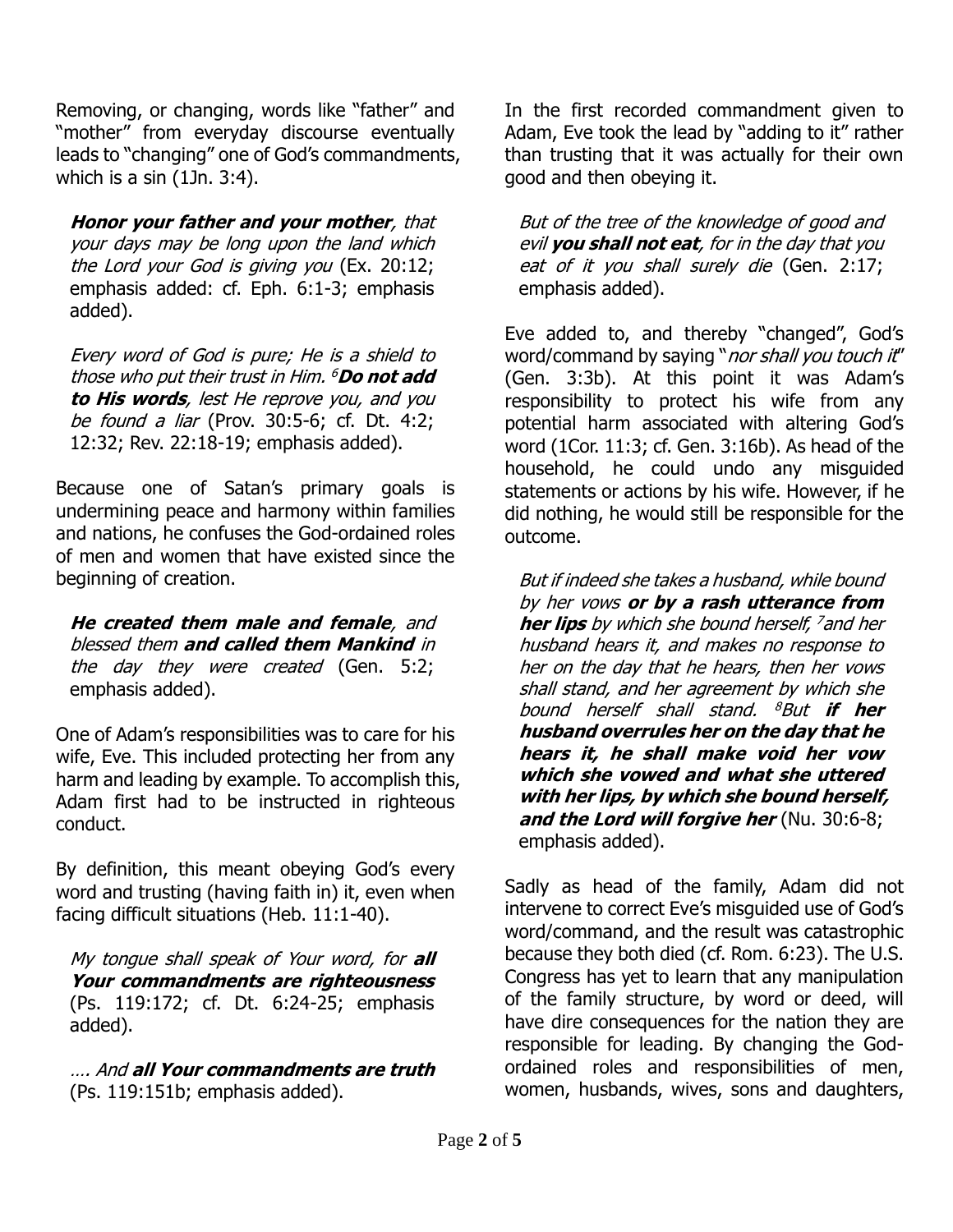the U.S. Congress is setting an example for the nation to follow at a time when the family unit is already in severe jeopardy. "As goes the family; so goes the nation."

To add insult to injury, the only name by which everlasting life can be inherited is no longer sacrosanct.

Specifically, some in the U.S. Congress believe it is acceptable to end a prayer with A-woman; instead of solely "Amen".

U.S. Rep. Emanuel Cleaver said he was caught off guard by the negative response after he ended his opening prayer on the first day of the new Congress by saying, "Amen and A-woman" (Associated Press; January 6, 2021).

Also, contrary to what some so-called religious authorities have claimed, the word "Amen" is gender-specific because it is a title associated with Jesus Christ, who was a male.

...**These things says the Amen** (Jesus Christ), the Faithful and True Witness, the Beginning of the creation of God (Rev. 3:14b; Ed. note in parenthesis; emphasis added).

Jesus Christ is "the Amen" for a number of reasons. The word "Amen" is used at the end of a prayer as a reminder that Christ is the "end of the law". Specifically, the righteousness provided through the law pertaining to animal sacrifice was "not an end in itself" because it could never change the heart of a sinner who offered the life of an animal as a substitute for his/her own life (Heb. 10:1-4; Rom. 6:23a). Instead, the "end goal" of the sacrificial system could only be fulfilled if a sinless sacrifice was provided that would pave the way for a change in attitude.

For **Christ is the end of the law** for righteousness to everyone who believes (Rom. 10:4; emphasis added).

Then (after the "end goal" was fulfilled; cf. Mt. 5:17) I will give them one heart, and **I will put a new spirit within them, and take the stony heart** (stubborn/rebellious) **out of their flesh**, and give them a heart of flesh (softer/willingly compliant) <sup>20</sup>that they may walk in My statutes and keep My judgments and do them… (Eze. 11:19-20a; cf. 36:26; Ed. notes in parentheses).

Another reason for using "Amen", at the conclusion of a prayer, is to acknowledge that Almighty God only hears our petitions because His son, Jesus Christ, opened up the path of communication through his shed blood.

For through him (Christ) **we both have access by one Spirit to the Father** (Eph. 2:18; Ed. note in parenthesis; emphasis added).

Therefore, brethren, having boldness (confidence) to enter the Holiest (Almighty God's presence) **by the blood of Jesus**, <sup>20</sup>by a new and living way (not via the blood of animals) which he consecrated for us, through the veil, that is, his flesh, <sup>21</sup> and having a High Priest (Christ) over the house of God, <sup>22</sup>let us draw near (in prayer) with a true heart (not of stone) in full assurance of faith..(Heb. 10:19-22a; cf. Heb. 4:14-16; Ed. notes in parentheses; emphasis added).

You (who have repented of your sins) *did not* choose me (Christ), but  $I$  chose you and appointed you that you should go and bear fruit, and that your fruit should remain, that **whatever you ask the Father** (in accordance with His will; cf. Mt. 26:42) **in my name** He may give you (Jn. 15:16; cf.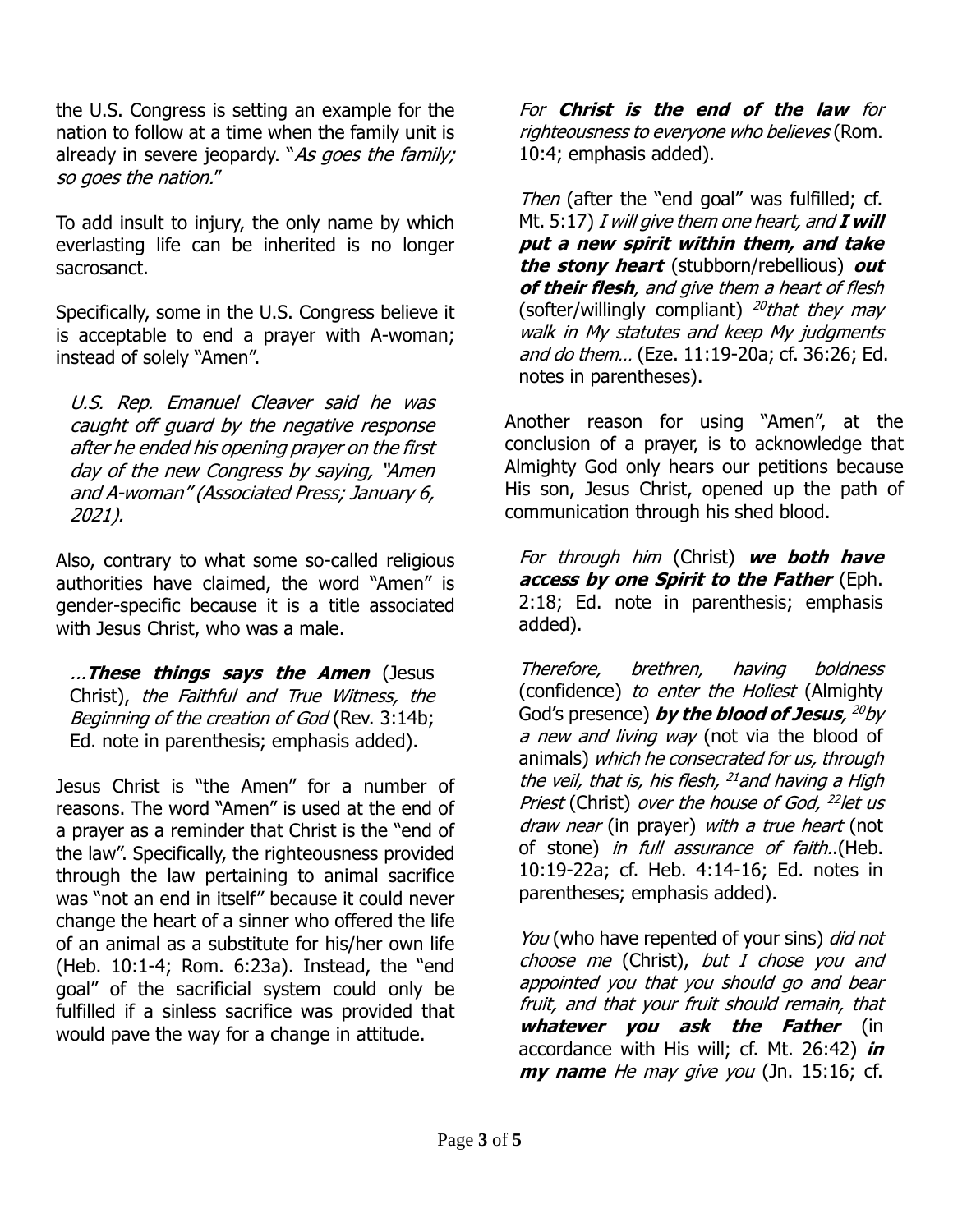16:23; Ed. notes in parentheses; emphasis added).

Therefore, ending any prayer by including "Awoman" will not be heard by Almighty God, the Father. Obviously, many in the U.S. Congress are ignorant of this truth and anything they ask in prayer, with an ending that does not solely recognize Jesus Christ, will go nowhere. Finally on this point, Jesus Christ did not conclude his last prayer with the word "Amen". Instead, he concluded it with a phrase that means the same thing ("may it be fulfilled according to Your will") By doing this, he made the connection that he has always done, and continues to do, his Father's will.

He went away again a second time and prayed, saying, "O my Father, if this cup cannot pass away from me unless I drink it, **Your will be**  done<sup>"</sup> (Mt. 26:42; emphasis added).

<sup>I</sup> (Christ) can of myself do nothing. As I hear, I judge; and my judgment is righteous, because **I do not seek my own will but the will of the Father** who sent me (Jn. 5:30; Ed. note in parenthesis; emphasis added).

So the word "Amen" refers to the hope that whatever has been requested "will be fulfilled, according to the will of God the Father". Too many people, including those in the U.S. Congress, seek their own will/agenda rather than seeking God's. If they genuinely referred to the word of Almighty God, they would not be attempting to undermine Him by accommodating trends that confuse the God-ordained roles and responsibilities of husbands, wives, parents, and children by watering down or confusing the terms by which these are identified.

For instance, husbands are to be "saviors" of their wives and children; just as Christ is the "savior" of all those who repent of their sins. Therefore, husbands must be prepared to

sacrifice whatever is necessary to protect, and provide for, their wives and children.

## **Husbands, love your wives, just as Christ also loved the church and gave himself for it** (Eph. 5:25; emphasis added).

So husbands ought to love their own wives as their own bodies; he who loves his wife loves himself. <sup>29</sup> For no one ever hated his own flesh, but nourishes and cherishes it, just as the Lord does the church (Eph. 5:28-29).

Out of respect for the husband's responsibility, wives and children are to reciprocate by honoring the office bestowed upon their husband/father.

Nevertheless let each one of you in particular so love his own wife as himself, and **let each wife see that she respects her husband** (Eph. 5:33; emphasis added).

**Wives, submit to your own husbands, as is fitting in the Lord**. <sup>19</sup>Husbands, love your wives and do not be bitter toward them. <sup>20</sup>**Children, obey your parents in all things, for this is well pleasing to the Lord**. <sup>21</sup> Fathers, do not provoke your children, lest they become discouraged (Col. 3:18-21; cf. 1Tim. 3:11; Titus 2:4-5; emphasis added).

All the above instructions and admonitions are to maintain and extend the life of the family and nation. Because these are not popular in today's "enlightened society", the eventual breakdown of the family is inevitable, and the U.S. Congress is just one source contributing to the confusion that leads to disorder and chaos.

For **God is not the author of confusion** (disorder) but of peace... (1Cor. 14:33a; Ed. note in parenthesis; emphasis added).

One of the first tasks of the new world government, under Jesus Christ, will be to